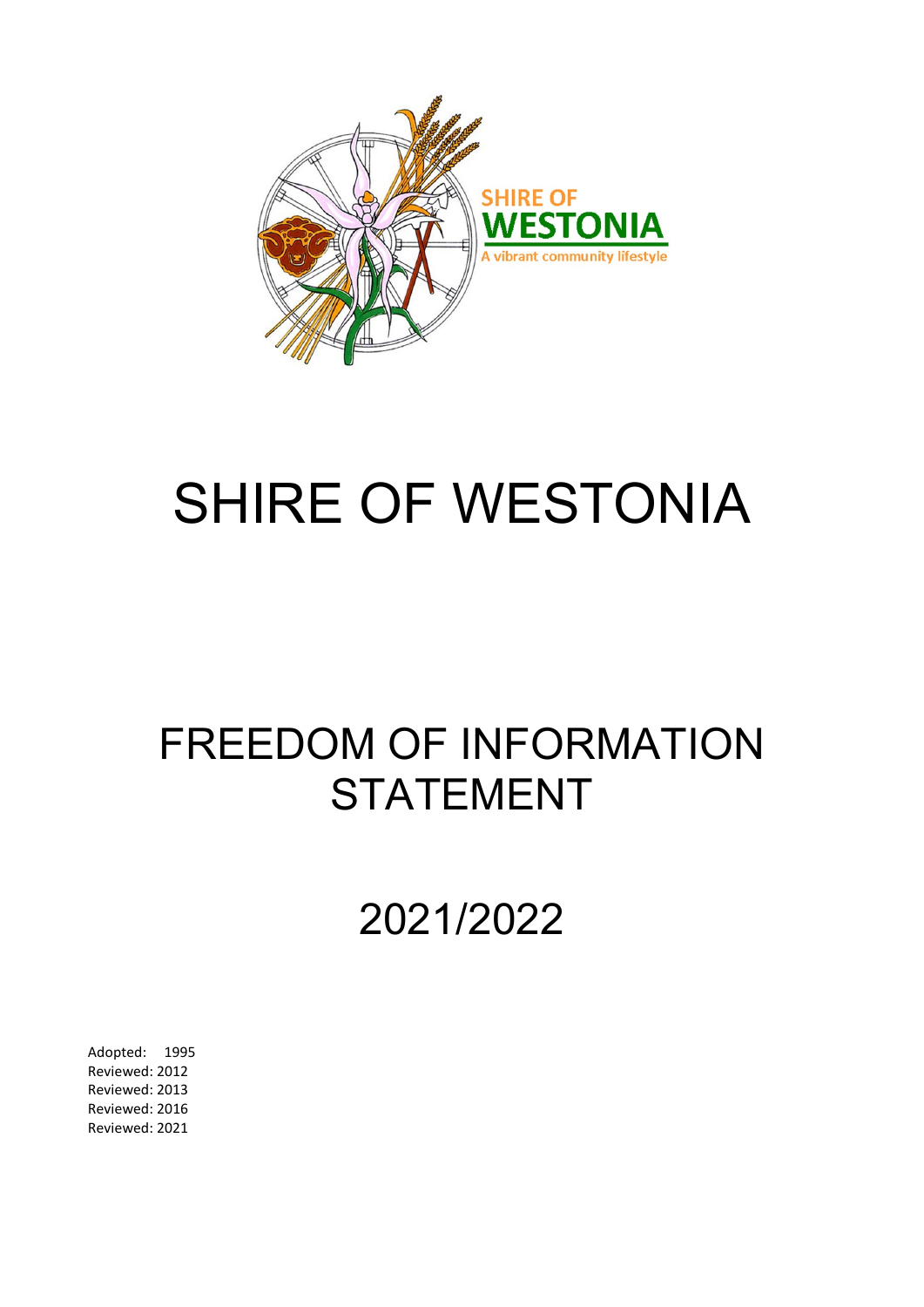*INDEX*

|     | <b>ITEM NUMBER</b><br><b>PAGE NO.</b>                                                                                                                                                                                                                        |                                                                   |  |  |
|-----|--------------------------------------------------------------------------------------------------------------------------------------------------------------------------------------------------------------------------------------------------------------|-------------------------------------------------------------------|--|--|
| 2.0 | <b>VISION STATEMENT</b>                                                                                                                                                                                                                                      | 2                                                                 |  |  |
| 3.0 | DETAILS OF LEGISLATION ADMINISTERED                                                                                                                                                                                                                          | $\overline{2}$                                                    |  |  |
| 4.0 | <b>COUNCIL STRUCTURE</b><br>4.1 Council Structure<br>4.2 Wards<br>4.3 Portfolios                                                                                                                                                                             | $\overline{2}$<br>$\overline{2}$<br>$\overline{2}$<br>3           |  |  |
| 5.0 | <b>DECISION MAKING FUNCTIONS</b><br>5.1 Procedure for Making Local Laws                                                                                                                                                                                      | 6<br>6                                                            |  |  |
| 6.0 | PUBLIC PARTICIPATION IN THE FORMULATION OF POLICY AND<br>PERFORMANCE OF COUNCIL FUNCTIONS<br>6.1 Committees or bodies which involve public representation<br>6.2 Committees that don't involve direct public representation but may be<br>open to the public | 6<br>6<br>6                                                       |  |  |
|     | 6.3 Participation in committees                                                                                                                                                                                                                              | 6                                                                 |  |  |
| 7.0 | <b>DOCUMENTS HELD</b><br>7.1 Available for inspection<br>7.2 Available - for which a fee may be charged<br>7.3 Available under Freedom of Information Act<br>7.4 Limits on right to inspect<br>7.5 Format in which information is held                       | 6<br>6<br>$\overline{7}$<br>$\overline{7}$<br>$\overline{7}$<br>8 |  |  |
| 8.0 | OPERATION OF FREEDOM OF INFORMATION IN THE SHIRE OF<br><b>WESTONIA</b>                                                                                                                                                                                       | 8                                                                 |  |  |
|     | 8.1 How and to whom initial enquiries should be made<br>8.2 Freedom of Information charges<br>8.3 Notice of decision<br>8.4 Person responsible for decision regarding access of amendment of<br>personal information                                         | 8<br>9<br>9<br>10                                                 |  |  |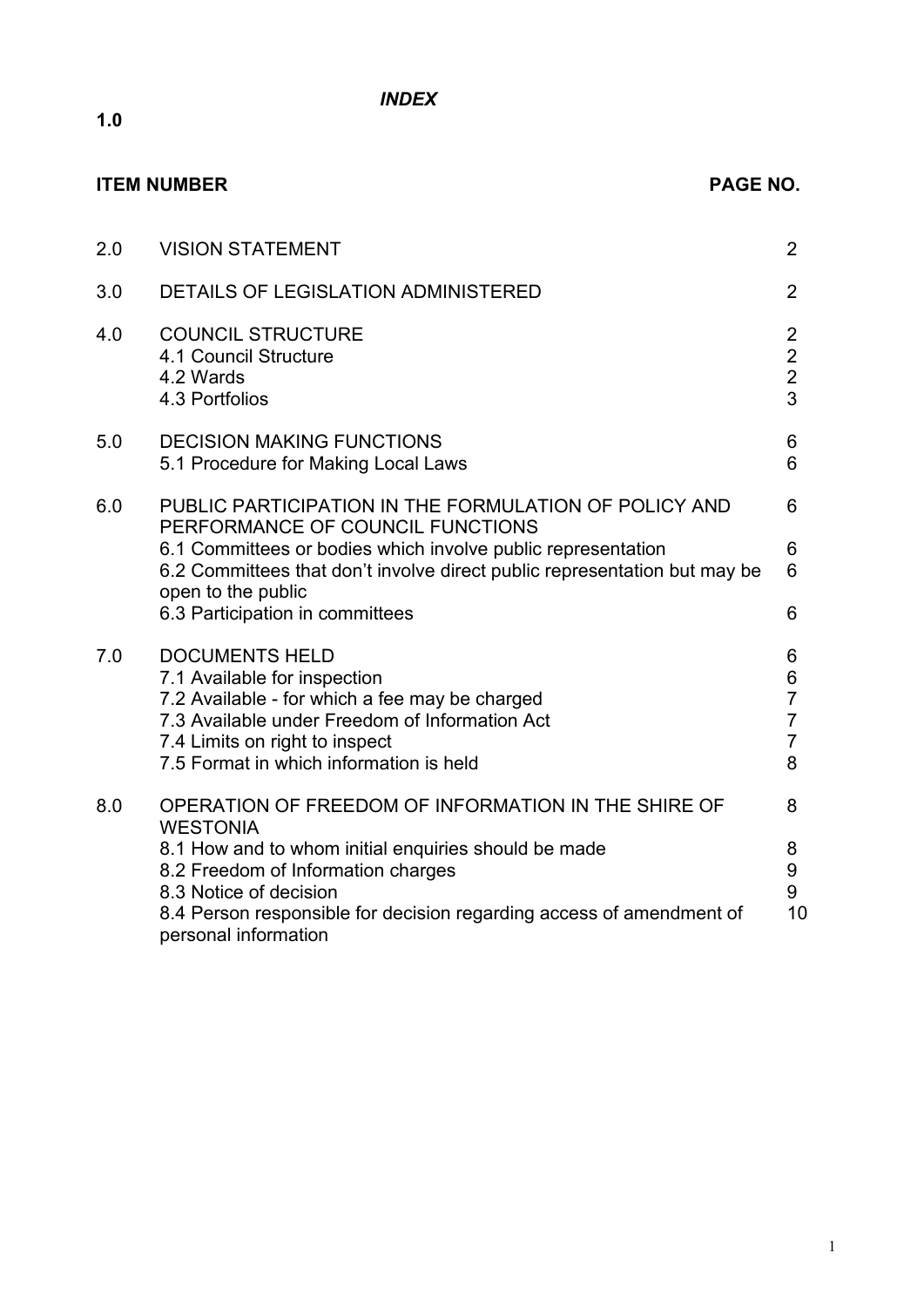# **2.0 VISION STATEMENT**

'Westonia……… a vibrant community lifestyle".

# **3.0 DETAILS OF LEGISLATION ADMINISTERED**

Including, yet not limited to:

Freedom of Information Act Local Government Act 1995 Local Government (Miscellaneous Provisions) Act 1960 Bushfires Act Dog Act Town Planning Development Act Health Act Dividing Fences Act Caravan Park and Camping Ground Act

# **4.0 COUNCIL STRUCTURE**

# **4.1 Council Structure**

The Council is comprised of six (6) Councillors. The President is elected from within the Councillors who are representative of the whole Shire, there is no ward structure.

President – Cr Karin Day Deputy President – Cr Mark Crees

# **4.2 No Wards**

Cr Karin Day, Cr Mark Crees, Cr Daimon Geier Cr Ross DellaBosca, Cr Bill Huxtable, Cr Renae Corsini.

# **4.3 PORTFOLIOS**

To enable Council to efficiently administer its business, all portfolios are appointed to oversee various aspects of its operations, all Committee meetings are held on an "as needs basis". All recommendations made by the committees are to be referred to the Council for endorsement.

# **WEROC**

Cr Day Cr Crees

# **Community Development**

Cr Geier Cr Corsini Cr Crees Cr Day Cr DellaBosca Cr Huxtable

**Emergency Services** Cr Geier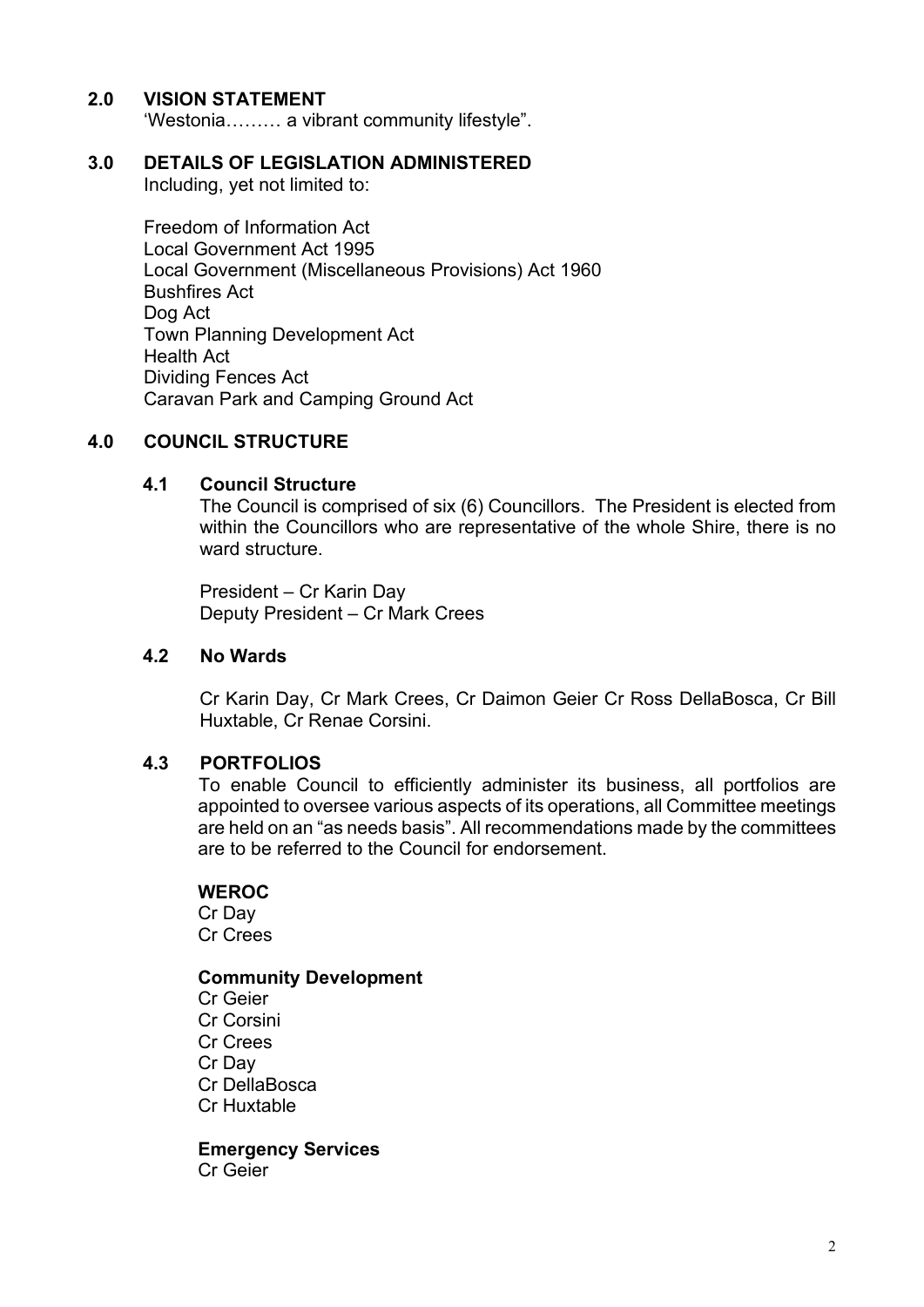# **Tourism**

Cr Huxtable

# **Transport**

Cr Day

# **Agriculture (Includes Eastern Wheatbelt Biodiversity Group)**

Cr Crees Cr DellaBosca Cr Corsini

# **Sport & Recreation**

Cr Geier Cr Corsini Cr Crees Cr Day Cr DellaBosca Cr Huxtable

# **WALGA**

Cr Day

# **Development Assessment Panel**

Cr Geier, Cr Day deputy for Cr Geier Cr Huxtable, Cr Crees deputy for Cr Huxtable

# **5.0 DETAILS OF DECISION MAKING FUNCTIONS**

Local Laws and Policies applying to this Council's district only, are made by Council under the Local Government Act 1995.

Council may provide that contravention of a provision of the local law is an offence, and may provide for penalties to be imposed.

# **6.0 PUBLIC PARTICIPATION IN THE FORMULATION OF POLICY AND PERFORMANCE OF COUNCIL FUNCTIONS**

# **6.1 Committees or bodies which involve public representation**

No committees or bodies which involve public representation exist within Council at this time.

**6.2 Committees that don't involve direct public representation but may be open to the public**

No such Committees exist. However, if Council does resolve to delegate authority to a Committee these meetings will be open to the public.

# **6.3 Participation in Committees**

Council members are elected to committees by the following process:-

- i) Members identify which committees they have an interest in sitting on.
- ii) Members vote by secret ballot their choice of committee members from the list of members who have indicated their interest in being on a particular committee.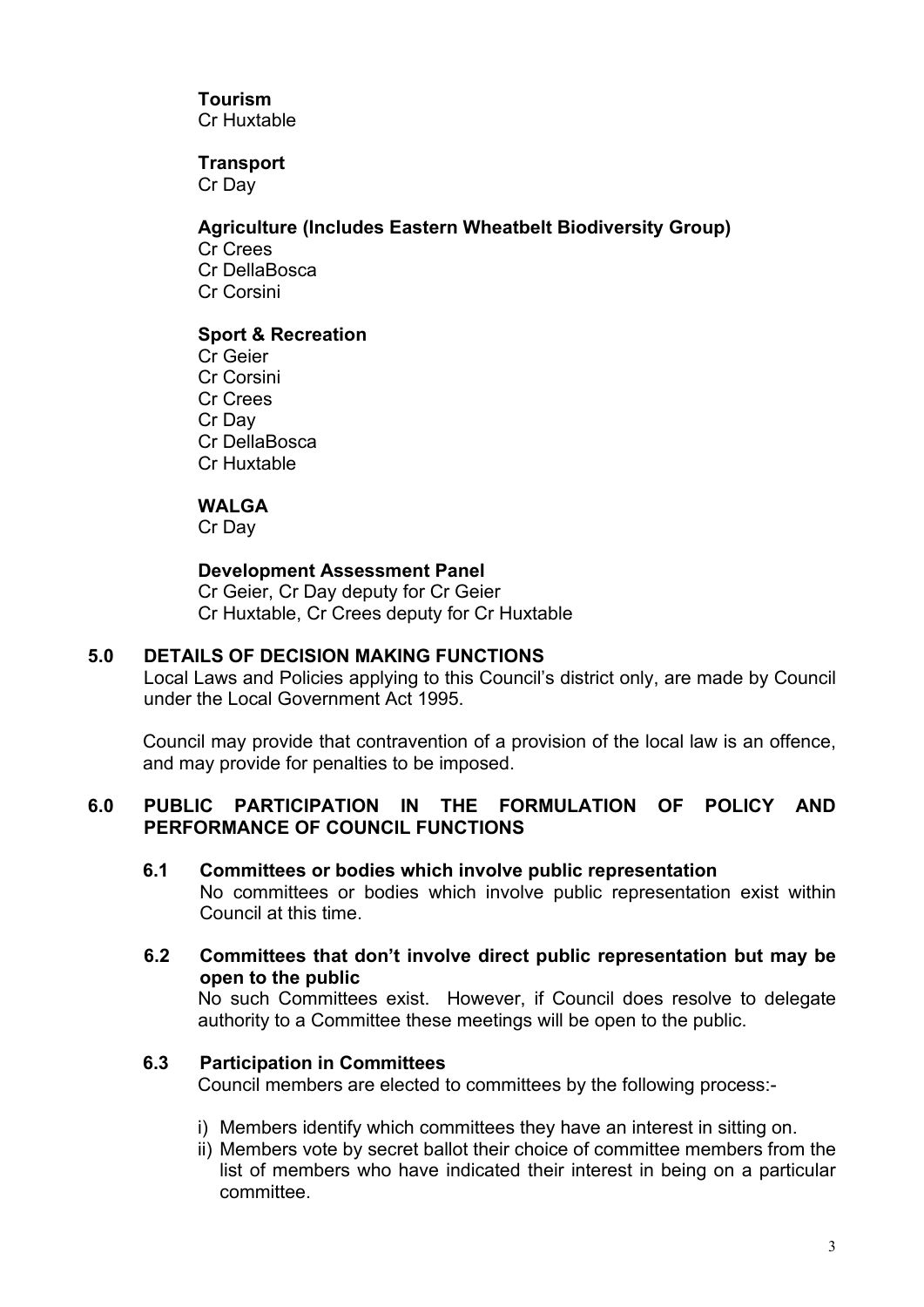# **7.0 DOCUMENTS HELD**

# **7.1 Any person can attend the office during office hours and inspect free of charge, subject to limitations any of the following in relation to council in the form in which it is normally held.**

- a) annual report to electors;
- b) annual budget;
- c) annual financial report;
- d) various brochures available at the counter;
- e) shire library facilities;
- f) equal opportunity policy statement
- g) confirmed and unconfirmed minutes of Council, committee and electors meetings;
- h) Financial Plan for the Future, Forward Capital Works Plan, Future Directions Plan (Strategic Plan)
- i) register of financial interests;
- j) schedule of fees and charges;
- k) schedule of loan repayments;
- l) loans register;
- m) proposed local law of which Statewide public notice has been given;
- n) local laws made by Council;
- o) any written law that Council has the duty or power to enforce;
- p) rates record;
- q) notice papers and agenda relating to any council or committee meeting and reports other documents that have been
	- i) tabled at a council or committee meeting; or
	- ii) produced by council or a committee and presented at a council or committee meeting.
- t) prepared business plan;
- u) register of owners and occupiers and electoral rolls;
- v) register of delegations to committees.

# **7.2 Documents available to the public - for which a fee may be charged.**

- a) maps of the Shire of Westonia;
- b) the annual financial report;
- c) the annual budget;
- d) municipal inventory;
- e) freedom of information statement.

# **7.3 Other documents held which may be available for inspection within the Freedom of Information Act**

- a) register of delegations to CEO and employees;
- b) unconfirmed minutes of council or committee meetings;
- c) notice papers and agenda relating to council or committee meetings and reports and other documents which
	- i) are to be tabled at the meeting; or
	- ii) have been produced by the local government or a committee for presentation at the meeting.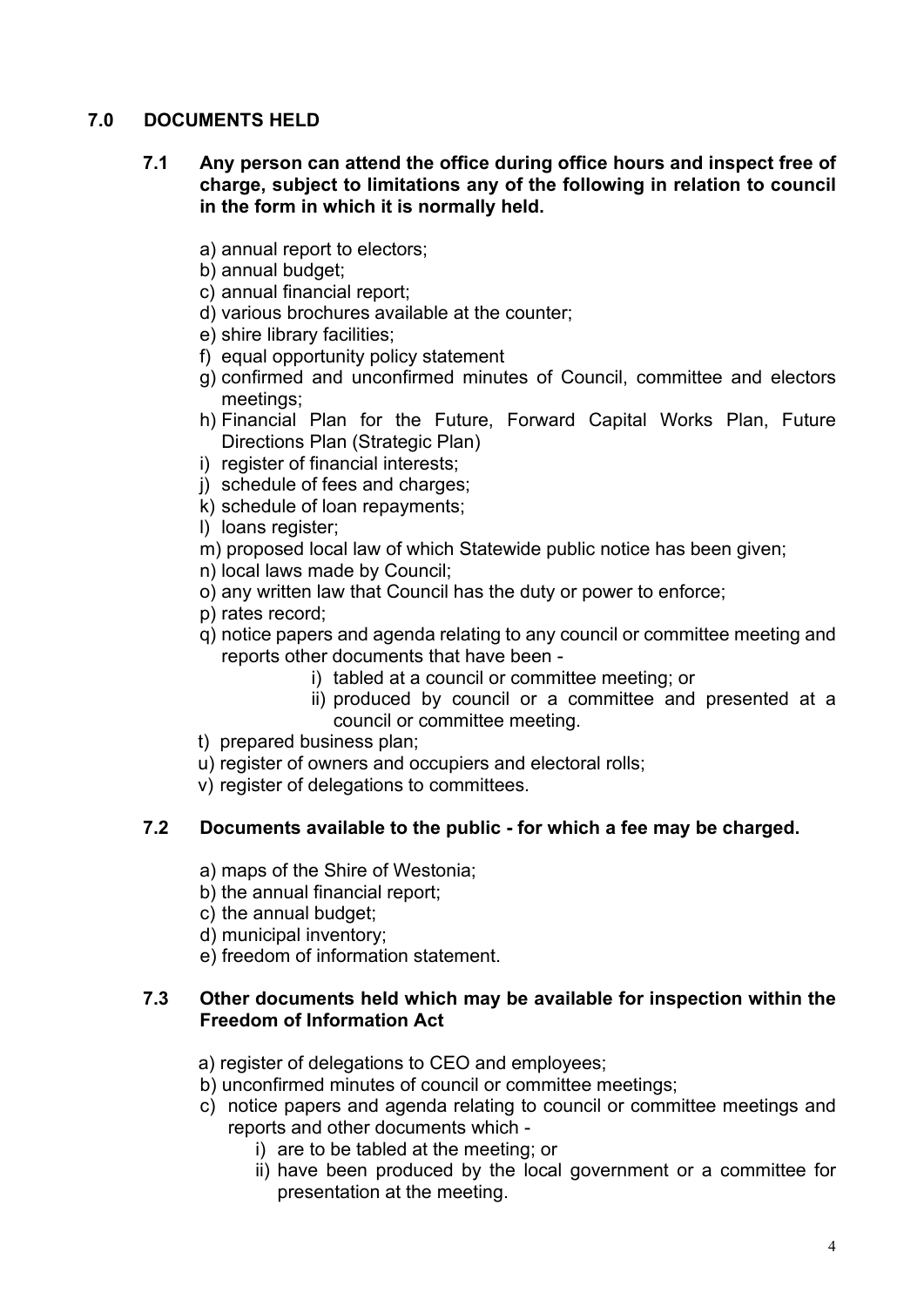- d) and which have been made available to members of Council or the committee.
- e) the information contained in a tenders register;
- f) property ownership enquiries.

# **7.4 Limits on right to inspect Local Government Information**

A person's right to inspect information does not extend to the inspection of information:-

- a) which is not current at the time of inspection; and
- b) which, in the CEO's opinion, would divert a substantial and unreasonable portion of resources away from other functions.
- c) in relation to any debt owed by a person other than the debt of the person making the enquiry.
- d) relating to minutes of meetings or notice papers and agenda and supporting reports and documents of a meeting which:
	- i) was closed to the public; or
	- ii) in the CEO's opinion, could have been closed to members of the public, but was not closed.
- e) in relation to contracts for the CEO and senior employees if:
	- i) the information relates to a matter other than the salary or the remuneration or benefits payable under the contract; and
	- ii) in the CEO's opinion, the information should not be available for inspection by members of the public because of the private nature of the information.

# **7.5 Format in which information is held-**

- a) library holds brochures, videos, cassettes and books, available for borrowing through the library system;
- b) rates records are held on computer hard disk;
- c) minutes of meetings are held in guard and bound books;
- d) annual report to electors, financial report and budget are held in booklet form and on hard disk;
- e) register of loans hard copy and hard disc;
- f) register of tenders hard copy;
- g) register of delegations to committee hard copy and hard disc;
- h) maps hard copy;
- i) principal activities and business plans hard copy and hard disc;
- j) register of financial interests hard copy;
- k) owners, occupiers and electoral rolls hard disk and soft copy;
- l) municipal inventory hard copy and hard disk;
- m) correspondence, both incoming and outgoing is in filing cabinets and in electronic format on hard disc for short term or held in the storeroom for long term archives. A system index schedule (numbers used in filing records) is held in booklet form;
- n) personal information held in filing system and on computer hard disk.

# **8.0 THE OPERATION OF FREEDOM OF INFORMATION IN THE SHIRE OF WESTONIA**

**8.1 How and to whom initial enquiries should be made?**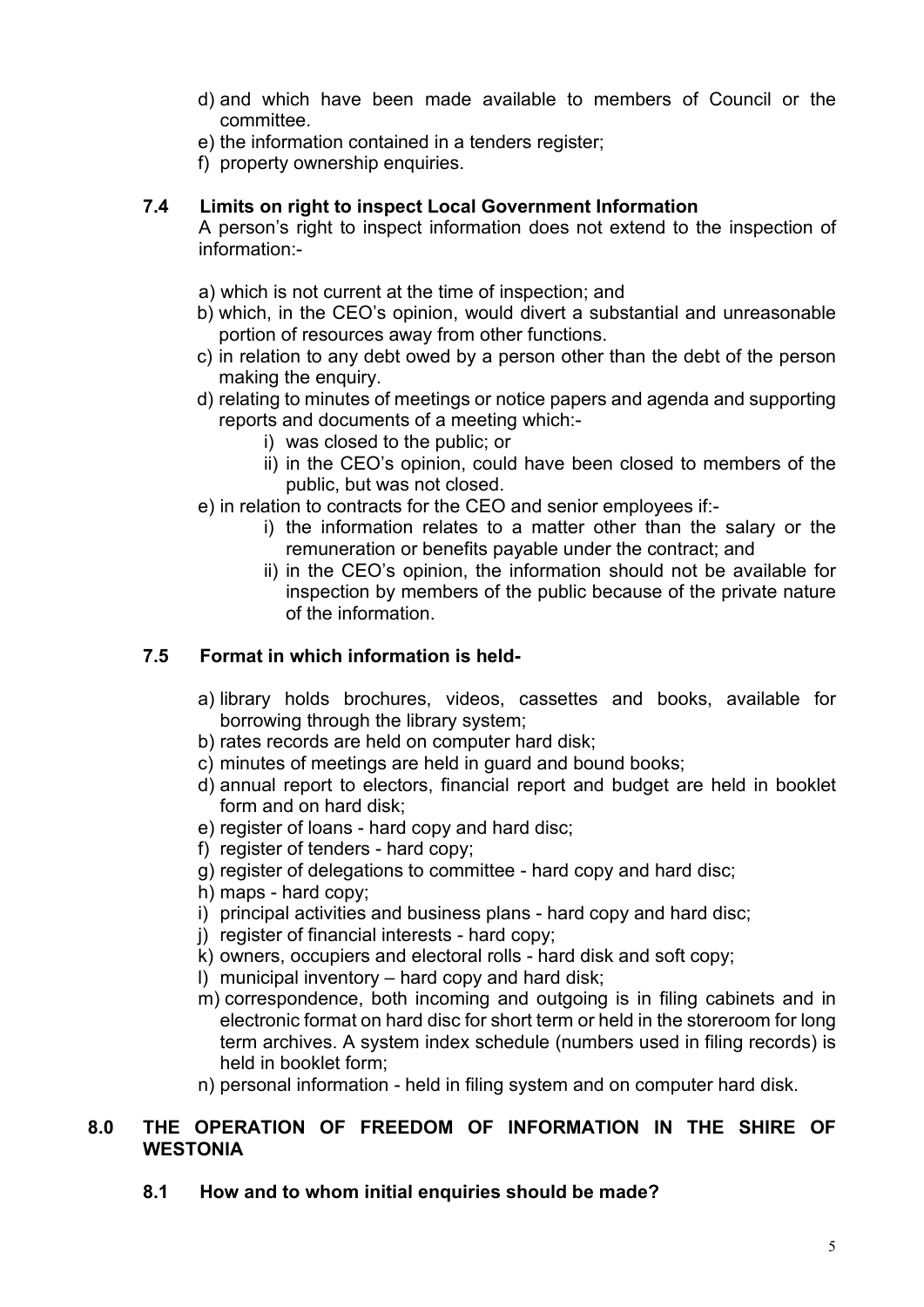- i) In accordance with Section 12 (i) Initial enquiries should be made:
	- a) in writing;
	- b) give enough information so that the documents requested can be identified;
	- c) give an Australian address to which notices can be sent; and
	- d) be lodged at the agency with any application fee payable.

Applications and enquiries should be addressed to the Freedom of Information Coordinator:-

 The Chief Executive Officer Shire of Westonia Post Office WESTONIA WA 6423

 *Telephone and fax numbers:* Phone: (08) 90467063 Fax: (08) 90467001 Email – [ceo@westonia.wa.gov.au](mailto:ceo@westonia.wa.gov.au) 

- ii) Applications will be acknowledged in writing and you will be notified of the decision within 45 days.
- iii) It is the aim of the Shire of Westonia to make information available promptly and at the least possible cost, and whenever possible documents will be provided outside the Freedom of Information Process.
- iv)If information is not routinely available, the *Freedom of Information Act 1992*  provides the right to apply for documents held by the agency and to enable the public to ensure that personal information in documents is accurate, complete, up to date and not misleading.

# **8.2 Freedom of Information Charges -**

A scale of fees and charges set under the Freedom of Information Act Regulations.

| i)   | Personal Information about the applicant       | no fee  |
|------|------------------------------------------------|---------|
| ii)  | Application fee (for non personal information) | \$30.00 |
| iii) | Charge for time dealing with the application   | \$30.00 |
|      | (per hour, or pro rata)                        |         |
|      | iv) Access time supervised by staff            | \$30.00 |
|      | (per hour, or pro rata)                        |         |
|      | v) Photocopying staff time                     | \$30.00 |
|      | (per hour, or pro rata)                        |         |
|      | vi) Per photocopy                              | 1.10    |
|      | vii) Transcribing from tape, film or computer  | \$30.00 |
|      | (per hour, or pro rata)                        |         |